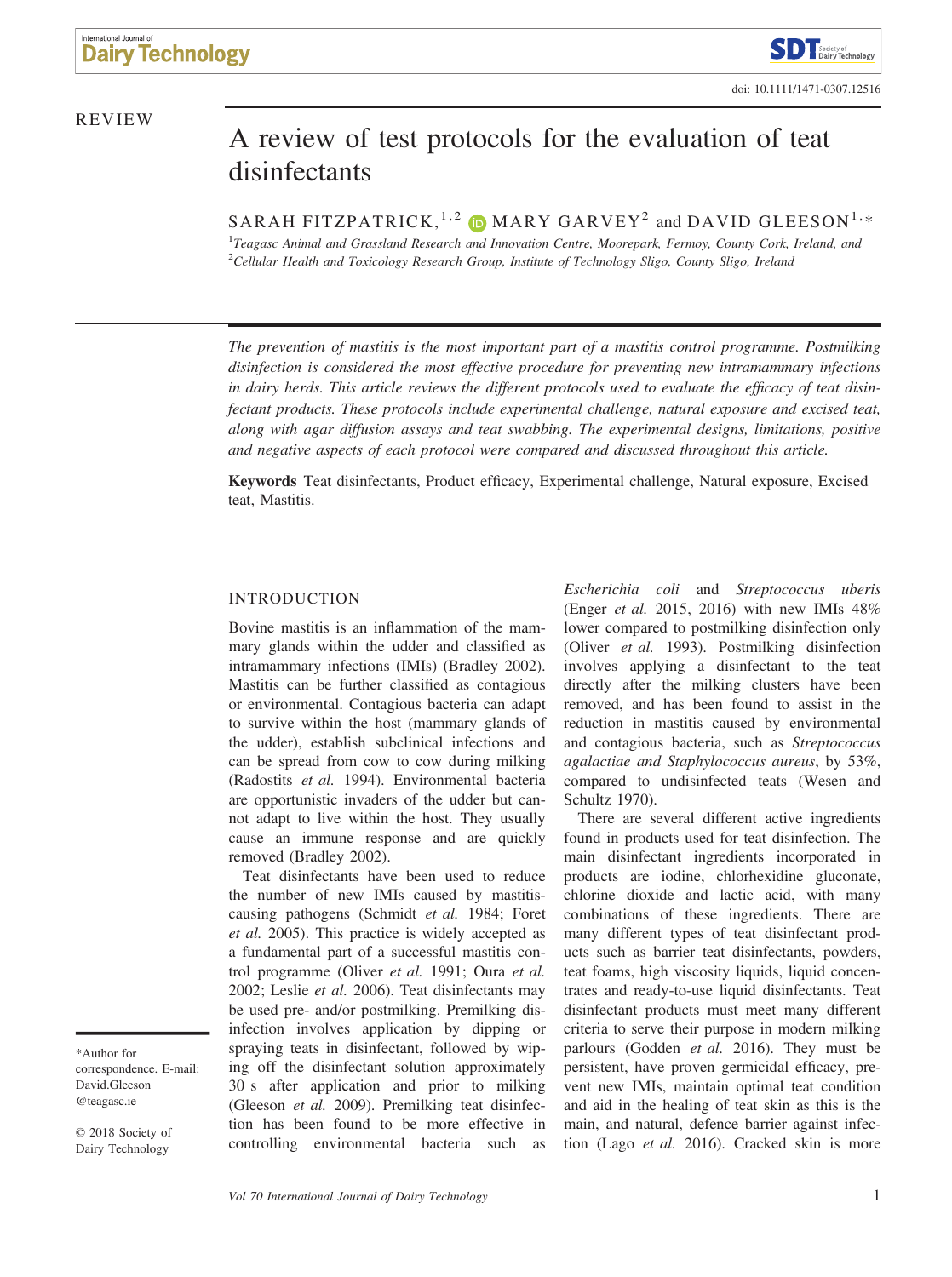likely to harbour mastitis-causing bacteria (Blowey and Edmondson 2010; Lago et al. 2016). Disinfectants must not leave any harmful residues in milk that could affect public health (Godden et al. 2016). For example, the application of an iodine as a premilking disinfectant can have implications for processors as unacceptable levels of iodine can occur in the milk (O'Brien et al. 2013).

For products to be considered satisfactory, they must be compliant with at least the minimum standards of efficacy (Boddie et al. 2004). The European standards (such as EN 1656 and EN 1276) are generally used to determine the threshold of efficacy for different disinfectants. The purpose of these tests is to evaluate the bactericidal, fungicidal, yeasticidal, basic sporicidal or mycobactericidal activity of products used under various conditions (ATS, 2014). Many tests are suspension based and used to support general antimicrobial claims, while other tests are carrier based and used to support the antimicrobial activity of products on surfaces for devices. Any disinfectant or antiseptic chemicals intended for registration within Europe are tested using a variety of methods developed by the CEN (European Committee for Standardisation; Ats 2014). Interpretation of the results of these methods is very important. According to Boddie et al. (2002), an effective teat disinfectant should give a minimum yield of 3 log reduction, with 4–5 log reduction being preferable, for treated teats, when 6 log units are recovered from untreated control teats, all within 10 min of application. This reduction has been considered an acceptable estimate of germicidal activity when using the excised teat protocol (Schmidt et al. 1984; Watts et al. 1984). In comparison, EN 1276 requires a 5 log reduction within 60 min of application.

# Protocols determining the effectiveness of teat disinfection products in controlling mastitis

The National Mastitis Council (NMC), based in Minnesota, USA, monitors the development of protocols that determine the effectiveness of mastitis control products such as teat disinfectant solutions (Hogan et al. 1990). Due to the lack of uniformity between governmental standards of teat disinfectant products (Schukken et al. 2013), the NMC research committee and the Teat Dip committee reviewed and updated guidelines and protocols in an effort to standardise procedures to ensure uniform and accurate comparison of studies (Schukken et al. 2013). These guidelines include (1) challenge organisms for experimental exposure studies; (2) procedures for statistical analyses; (3) appropriate sample size to detect a difference between treatments; (4) milking systems operations and udder preparation procedures; and (5) removal of the requirements for at least two herds and a study length of at least 12 months from the natural exposure protocol (Nickerson et al. 2004).

The methods discussed by the NMC include the natural exposure, the experimental challenge and the excised teat protocols (Nickerson 2001; Enger et al. 2015). Agar diffusion (disc diffusion or well diffusion) assays have been used in many clinical microbiological laboratories for antimicrobial susceptibility testing (Balouiri et al. 2015). This assay has not been as extensively used as the other protocols, but it could be adapted to determine the efficacy of teat disinfectant products.

The objective of this review is to evaluate the various methodologies used to determine the efficacy of teat disinfectants. These methods can include in vitro (standard laboratory) and in vivo (in-field) tests (Godden et al. 2016). In vivo testing refers to experimentation using a whole, living organism (i.e. herd of cows) within its natural environment as opposed to a living or dead organism (i.e. excised teat) in a laboratory. These tests can include teat swabbing, an experimental challenge and natural exposure protocols. This review also discusses the experimental design such as sampling procedures, split herd and udder designs between different studies. *In vitro* testing refers to performing a procedure in a controlled environment (laboratory), outside of a living organism. These tests can include excised teat protocol and agar diffusion assay. A number of reviewed studies were compared to determine differences between the experimental design applied and the results obtained (Table 1). The limitations and positive and negative aspects of each protocol have also been discussed in this review.

# IN VIVO TESTING

In vivo testing has benefits over laboratory tests as it observes the overall effects of a disinfectant product within the environment. This can help to determine the efficacy of products against new IMIs in actual dairy herds as opposed to identifying the efficacy of a disinfectant product within a laboratory situation.

# Experimental challenge protocol

The experimental challenge protocol is commonly applied on a research farm and is the industry standard for manufacturers of agricultural disinfectants for determining the efficacy of new and existing teat disinfectant products. The aim is to reduce the incidence of new IMIs compared with nondisinfected controls when teats are challenged with mastitiscausing bacteria to increase the infection rate (Nickerson 2001). Directly after milking, cows' teats are dipped with a suspension of bacteria, and immediately afterwards, two diagonally (left front, right rear) or horizontally (front left, front right) opposite teats are disinfected in the test product and the remaining teats are either left not disinfected to serve as negative controls or disinfected with a product of known efficacy to serve as a positive control (Nickerson et al. 2004). Milk samples may be taken weekly for a number of weeks from each intramammary quarter and tested to determine the number of new infections arising from the bacterial suspension. The disinfected and control quarters are then compared, and efficacy is expressed as the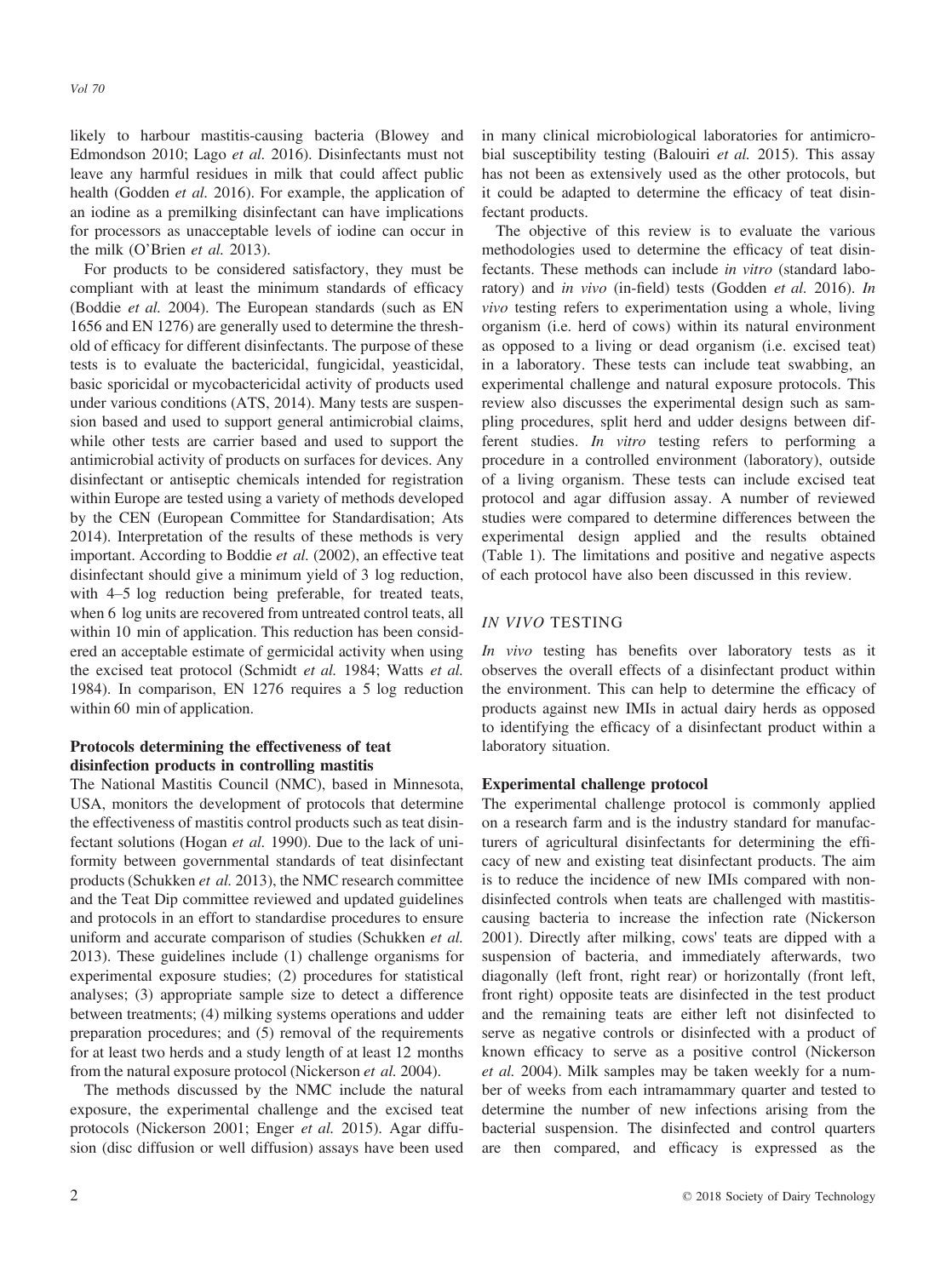| <b>Study</b>                             | Teat<br>swabbing | teat             | Excised Natural<br>exposure                | Experimental<br>challenge | Split<br>udder        | Split<br>herd | Control       | Result                                                                                                     |
|------------------------------------------|------------------|------------------|--------------------------------------------|---------------------------|-----------------------|---------------|---------------|------------------------------------------------------------------------------------------------------------|
| Enger et al. $(2015)$                    | $\pmb{\chi}$     | V                | x                                          | $\pmb{\chi}$              | N/A                   | N/A           | Negative      | % Reduction: Contagious: 88%,<br>Enviro.: 82%, CNS: 80.0%                                                  |
| Boddie et al. (2002)                     | $\boldsymbol{x}$ | ↙                | $\pmb{\chi}$                               | $\pmb{\chi}$              | N/A                   | N/A           | Negative      | LR of $6.29$ ( <i>M. bovigenitalium</i> ), $5.41$<br>$(M. \text{ bovis}) \& 5.70 (M. \text{californicum})$ |
| Schmidt et al. (1984)                    | $\chi$           | مما              | X                                          | $\pmb{\chi}$              | N/A                   | N/A           | Neg. & Pos.   | LR of $78.5-100\%$ for Gram-negative<br>bacteria                                                           |
| Philpot et al. (1978)                    | $\boldsymbol{x}$ | مما              | X                                          | $\pmb{\chi}$              | N/A                   | N/A           | Neg. & Pos.   | Iodophor, sodium hypochlorite &<br>sodium dichloro-s-triazenetrione:<br>effective against all strains      |
| Watts et al. (1984)                      | $\boldsymbol{x}$ | ✔                | X                                          | $\boldsymbol{x}$          | N/A                   | N/A           | Neg. $& Pos.$ | LR of $3-4$ for <i>Staph</i> . <i>aureus</i> &<br>Str. agalactiae                                          |
| Lago et al. $(2016)$                     | $\boldsymbol{x}$ | $\pmb{\chi}$     | $\overline{\phantom{a}}$<br>12 weeks       | $\pmb{\chi}$              | $\pmb{\chi}$          | ↙             | Positive      | EX was $17\%$ more effective than the<br>PC                                                                |
| Godden et al. (2016)                     | $\chi$           | $\pmb{\chi}$     | $\overline{\phantom{a}}$<br>12 weeks       | $\pmb{\chi}$              | $\pmb{\chi}$          | $\pmb{\chi}$  | Positive      | Product found to be noninferior                                                                            |
| Foret et al. (2005)                      | $\boldsymbol{x}$ | X                | $\sqrt{2}$<br>9 months                     | $\chi$                    | $\blacktriangleright$ | $\pmb{\chi}$  | Positive      | Major pathogens reduced by 58% $\&$<br>minor pathogens by $54\%$                                           |
| Ceballos-Marquez<br><i>et al.</i> (2013) | $\boldsymbol{x}$ | $\boldsymbol{x}$ | $\overline{\phantom{a}}$<br>10 weeks       | $\pmb{\chi}$              | $\pmb{\chi}$          | $\pmb{\chi}$  | Positive      | EX was 19% more effective than the<br>PC                                                                   |
| Oliver et al. (1991)                     | $\boldsymbol{x}$ | $\pmb{\chi}$     | $\overline{\phantom{a}}$<br>$11&12$ months | $\pmb{\chi}$              | $\pmb{\chi}$          | $\pmb{\chi}$  | Negative      | Efficacy against minor pathogens<br>(35%), CNS (33.1%) & C. bovis<br>$(37.8\%)$                            |
| Boddie et al. (2004)                     | X                | X                | X                                          | $\sqrt{ }$<br>8 weeks     | V                     | $\pmb{\chi}$  | Negative      | % reduction: 88% (Staph. aureus) &<br>67% (Str. agalactiae)                                                |
| Leslie et al. $(2006)$                   | $\boldsymbol{x}$ | $\boldsymbol{x}$ | X                                          | $\sqrt{ }$<br>10 weeks    | مما                   | $\pmb{\chi}$  | Positive      | No differences found between products                                                                      |
| Oura et al. (2002)                       | $\boldsymbol{x}$ | $\pmb{\chi}$     | X                                          | V<br>$12-14$ weeks        | مما                   | $\pmb{\chi}$  | Negative      | Reduction of 72% & 75% and 100%<br>& 88% for Staph. aureus &<br>Str. agalactiae, respectively              |
| Foret et al. (2003)                      | X                | $\boldsymbol{x}$ | X                                          | $\sqrt{ }$<br>7 weeks     |                       | مما           | Positive      | % reduction: 90% (Staph. aureus) &<br>73% (Str. agalactiae)                                                |
| Leslie et al. $(2005)$                   | $\boldsymbol{x}$ | $\boldsymbol{x}$ | x                                          | $\sqrt{2}$<br>10 weeks    |                       | مما           | Positive      | No differences found between EX &<br>PC                                                                    |
| Gleeson<br>et al. (2009)                 | ↙                | $\boldsymbol{x}$ | x                                          | $\pmb{\chi}$              | N/A                   | N/A           | N/A           | Teat disinfectants had different<br>efficacies when used on cows indoors<br>or outdoors                    |
| Gibson<br>et al. (2008)                  | مما              | $\boldsymbol{x}$ | x                                          | $\pmb{\chi}$              | N/A                   | N/A           | N/A           | No significant difference between<br>treatments in the reduction in TVC                                    |
| Baumberger<br>et al. (2016)              |                  | $\boldsymbol{x}$ | X                                          | $\pmb{\chi}$              | N/A                   | N/A           | N/A           | No differences in reduction between<br>treatment for most bacterial counts                                 |
| Mišeikienė<br><i>et al.</i> (2015)       |                  | $\pmb{\chi}$     | X                                          | $\pmb{\chi}$              | N/A                   | N/A           | N/A           | Lactic acid and iodine had highest<br>probability of reducing TBC                                          |

Table 1 Summary of the research protocols included in this review.

CNS, Coagulase Negative Staphylococci; EX, experimental control; M. bovigenitalium, Mycoplasma bovigenitalium; M. bovis, Mycoplasma bovis; M. californicum, Mycoplasma californicum; C. bovis, Corynebacterium bovis; LR, log reduction; PC, positive control; TBC, total bacterial contamination; TVC, total viable count.

percentage reduction in new infections in disinfected quarters (Nickerson 2001).

## Bacteriological status of herd

Bacteriological status of the herd refers to the determination of the infection status of each cow involved in the study. This status gives a baseline for determining the rate of new IMIs during the study. Studies reviewed in this article carried out an initial bacteriological infection status for the herd before the start of each study. Of the five studies reviewed, Boddie et al. (2004) and Leslie et al. (2005) have longer periods of bacteriological records for their herds. Leslie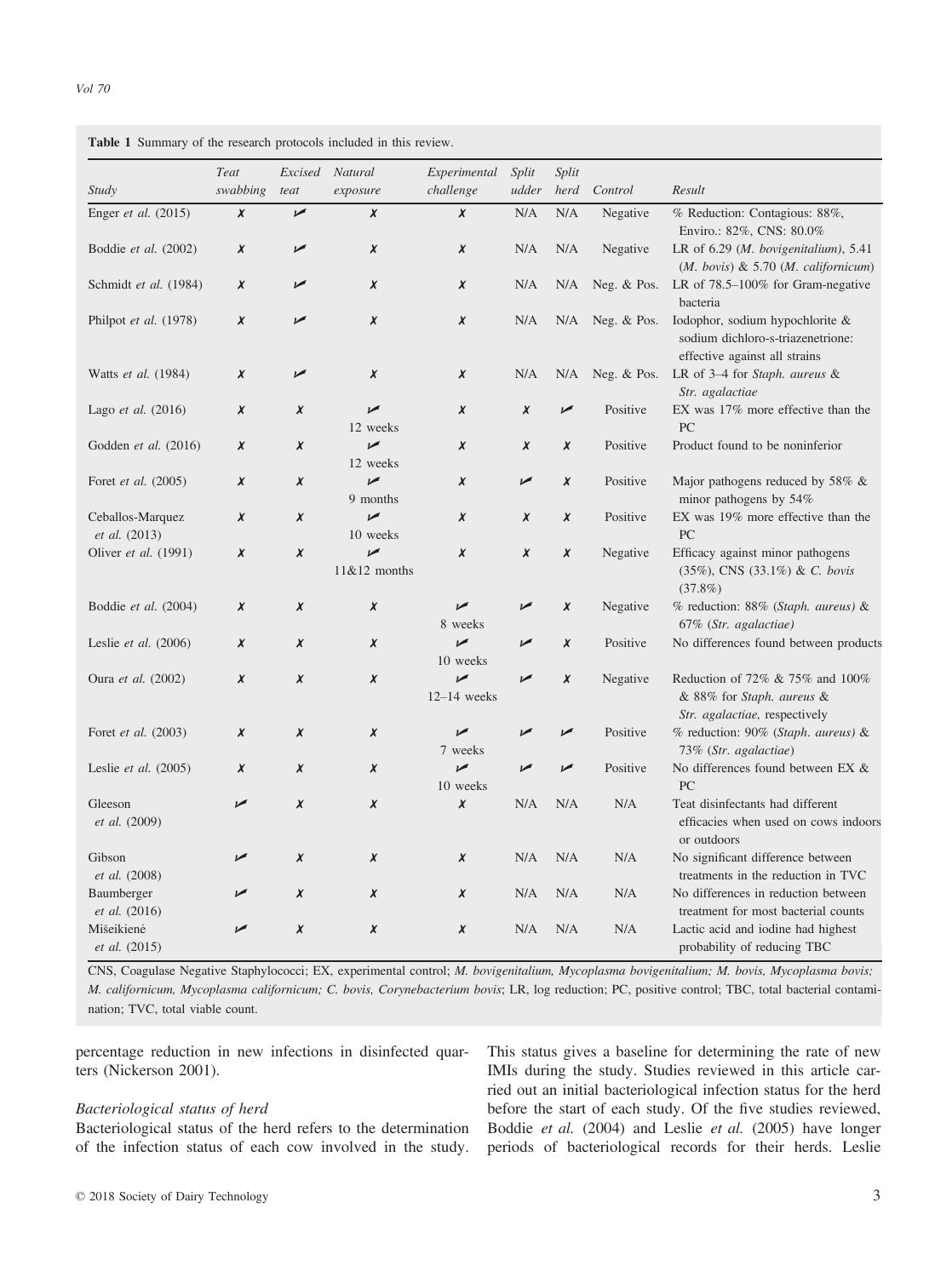et al. (2005) established the bacteriological status by sampling the cows weekly for 3 weeks prior to the study. Boddie et al. (2004) determined the bacteriological status of the herd prior to the study. The herd was sampled monthly throughout the year so that all cows had lifetime cultures for all lactations. When comparing the bacteriological results at the end of the study to the initial herd status, either a 3 week bacteriological status study or a lifetime culture record would give a satisfactory outlook on the actual bacteriological status of the overall herd. This information can be used to resolve discrepancies in infection results, should they occur during the study.

## Collecting milk samples and definition of new IMIs

Within the reviewed studies, intramammary quarter milk samples were collected on a weekly basis and each teat forestripped before a sample was collected. Foret et al. (2003) and Boddie et al. (2004) additionally used a cotton pledget moistened with 70% w/v alcohol to wipe each teat, which is somewhat similar to the Animal Health Ireland (AHI) CellCheck recommendations (CellCheck, 2012). Milk samples were then stored at 5 °C (Foret *et al.* 2003; Boddie et al. 2004) and  $-20$  °C (Oura et al. 2002). When defining a new IMI, Oura et al. (2002), Foret et al. (2003) and Boddie *et al.* (2004) had similar standards, such as  $(1)$ Staph. aureus or Str. agalactiae was isolated from a clinical intramammary quarter, (2) two consecutive samples yielded >500 cfu/mL of the same pathogen, or (3) three consecutive samples contained 100–400 cfu/mL of the same pathogen. Oura et al. (2002) had an additional fourth standard where five consecutive samples contained >1 cfu/mL of the same pathogen were considered a new IMI. This was different to Leslie et al. (2005, 2006), who confirmed a quarter as positive for new IMI if any of the following criteria were met: (1) signs of clinical mastitis were observed (samples were taken to confirm bacteria present), (2) Staph. aureus or Str. agalactiae were cultured in high numbers (>500 cfu/ mL) in two consecutive weeks, and (3) Staph. aureus, Str. agalactiae, Staphylococcus species or Corynebacterium bovis were cultured in low numbers (100–500 cfu/mL) in three consecutive samples. In addition to these criteria, somatic cell count (SCC) data were used to screen culture negative intramammary quarters or to show elevated SCC. Any quarter with a SCC of >300 000 cells/mL were resampled and submitted for culture. These differences in criteria used to define new IMIs make comparing results from different studies challenging. The criteria described by Foret et al. (2003) and Boddie et al. (2004) would be preferred by the authors as the most suitable criteria for defining new IMIs.

#### Challenge suspension and application

All reviewed studies created stock suspensions with a concentration of  $5 \times 10^7$  cfu/mL for each bacterial strain, before application to the teats. Differences in the preparations of stock suspension were observed between the different studies. Leslie et al. (2005, 2006) created Staph. aureus and Str. agalactiae stock suspensions from culture stocks, three times weekly. Foret *et al.* (2003) and Boddie *et al.* (2004) prepared stock suspensions from lyophilised vials, of Staph. aureus weekly and suspensions of Str. agalactiae were prepared daily. Oura et al. (2002) used isolated colonies of Staph. aureus and Str. agalactiae and created both stock suspensions daily. The creation of stock solutions daily may help to reduce the chances of the stock solution becoming contaminated. In all studies, the suspensions were applied to all four teats immediately after removing the milking cluster and the suspension left to dry before the application of teat disinfectant. However, differences in application schedules were observed between studies. Oura et al. (2002) applied the suspension for 7 days each week after the morning milking and Leslie et al. (2005, 2006) applied the suspension for 7 days each week, but after morning and afternoon milking. Studies by Foret et al. (2003) and Boddie et al. (2004) applied the suspension for 5 days each week after the afternoon milking. The reduced challenge days may have an impact on the outcome of results as the challenge exposure time was reduced.

#### Experimental design

Studies undertaken by Oura et al. (2002), Foret et al. (2003), Boddie et al. (2004) and Leslie et al. (2005, 2006), used varying herd numbers ranging from 45 to 165 cows and also varying trial periods from a 7- to 14-week period. All studies were satisfied that the herd numbers enrolled in the studies accounted for possible errors and gave representable results with the exemption of Leslie et al. (2006) who stated that the low animal number used (45 cows) may have limited the possibility of detecting differences between treatment groups. This would indicate that a herd size lower than 90 cows may be insufficient in an experimental challenge study.

All reviewed studies are in agreement with using the split udder design when applying the teat disinfectant, with Foret et al. (2003) and Leslie et al. (2005) also implementing a split herd design. Oura et al. (2002), Foret et al. (2003) and Boddie et al. (2004) used negative controls by leaving the other half of the udder as undisinfected controls. This is less likely to be carried out in future studies as it can be seen as unethical due to leaving teats exposed to an increased level of IMIs (Schukken et al. 2013). Studies by Leslie et al. (2005, 2006) used a positive control teat disinfectant, which may be more favourable in terms of animal welfare as the teats are still given protection against the introduced bacteria.

# Evaluation of disinfectant products using 'experimental challenge protocol'

In a number of challenge studies, different bacterial reductions were observed when different disinfectant products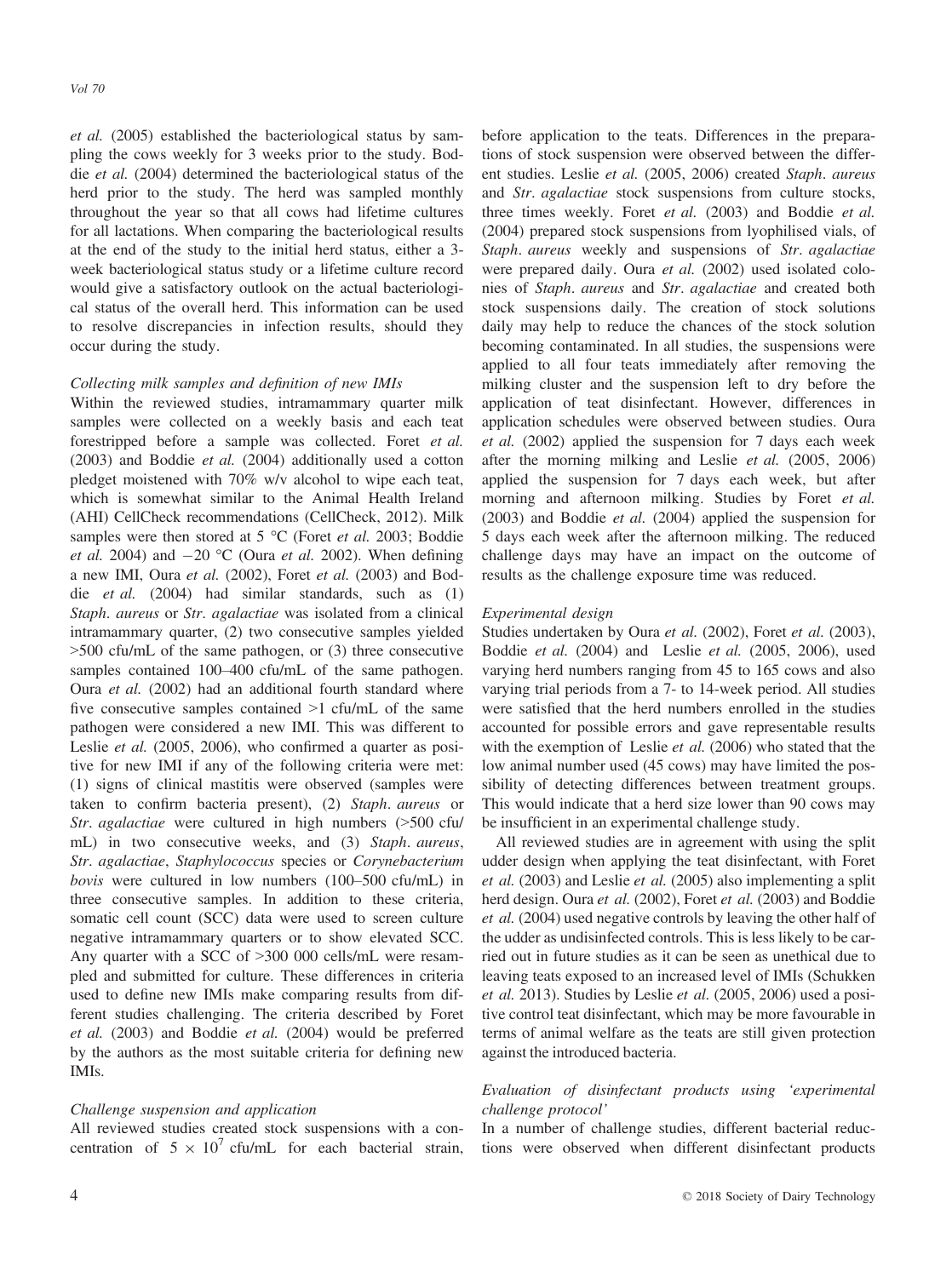were evaluated. Studies by Foret et al. (2003), Boddie et al. (2004) and Leslie et al. (2005) evaluated iodine disinfectant products. Boddie et al. (2004) found that a 0.1% w/w iodine teat disinfectant reduced the infection rate for Staph. aureus by 88% and 67% for Str. agalactiae, whereas Foret et al. (2003) found that a 1% w/w iodine concentration reduced the infection rate by 90% for Staph. aureus and 73% for Str. agalactiae. Leslie et al. (2005) compared a 1% w/w iodophor product against a commercially available product and found there were no significant differences in new IMIs caused by Staph. aureus and Str. agalactiae. Leslie et al. (2006) also evaluated disinfectants containing hydrogen peroxide  $(H_2O_2)$  and dodecylbenzene sulphonic acid (DBSA) against a commercially available product. The authors concluded that there was no significant difference between the two products in new IMIs caused by Staph. aureus and Str. agalactiae. A further study by Oura et al. (2002) compared two different concentrations of dodecylbenzene sulphonic acid (DBSA) (0.53% w/w vs 0.27% w/w). They found new IMIs were reduced by 72% (Staph. aureus) and 75% (Str. agalactiae) and 100% (Staph. aureus) and 88% (Str. agalactiae), respectively.

## Summary

Use of the experimental challenge protocol allows the tester to evaluate the effectiveness of the teat disinfectant but may not represent the efficacy of the product in the chosen environment as only the bacterial suspension bacteria are of interest, while the new IMI could be caused by any other mastitis-causing bacteria. The design of the experiment must be efficiently planned to avoid any animal health welfare issues (Schukken et al. 2013) and, as stated by Nickerson et al. (2004), the experimental challenge protocol must be carried out in research farms. The increased infection status of the herd as a result of challenge application would prevent the use of this protocol on commercial farms. The experimental designs used in experimental challenge studies can be compared to other studies to enable comparison of results. In comparison with a natural exposure protocol, a challenge study can be carried out in a shorter time period but involves a higher workload in the preparation of the challenge suspensions, such as ensuring suspensions are free from contamination, the application of the challenge suspension, drying and then the application of the teat disinfectant. As the teats of the cow are challenged with bacteria, an increased rate of new IMIs would be expected as compared to natural exposure studies. Therefore, the use of controls is needed within the protocol to ensure correct reductions are determined.

Although the experimental challenge protocol evaluates the product within the environment, it may not accurately simulate the efficacy of a product as the infection is not naturally occurring. Furthermore, the increased infection status and rate of new IMIs within the herd, due to the introduction of challenge bacteria, would not be representative of the situation on commercial farms.

# Natural exposure protocol

The natural exposure protocol is suitable for application on commercial herds and can be used to evaluate the efficacy of a teat disinfectant product in reducing the incidence of new IMIs, without the requirement of challenging teats with mastitis-causing bacteria. The new infection rate is dependent on natural exposure to mastitis-causing bacteria in the farm environment of the cow. In natural exposure studies, other protocols such as noninferiority studies, split herd and split udder models have been used (Nickerson 2001). Noninferiority studies compare a teat disinfectant of unknown efficacy to a teat disinfectant of known efficacy (also referred to as positive control studies; Godden et al. 2016). Intramammary quarter milk samples are taken from nondisinfected and disinfected teats of each cow and results compared against each other to determine the rate of reduction in IMIs (Nickerson 2001). A split herd refers to disinfecting one half of the herd and leaving the other half of the herd without disinfection or a known disinfectant used as a control. Somatic cell count results are compared between herds to determine the rate of reduction in IMIs (Nickerson 2001). A split udder model refers to half the teats of the cow being disinfected, with the other half left undisinfected (negative control) or a control disinfectant is applied (positive control). A split udder protocol is commonly used in natural exposure studies (Nickerson et al. 2004).

There were many differences between the numbers of cows enrolled in the reviewed studies and in the length of the study periods. Oliver et al. (1991) had the highest number of cows enrolled in their study with 374 cows, followed by Lago et al. (2016) and Godden et al. (2016) with 299 and 317 cows, respectively. Foret et al. (2005) and Ceballos-Marquez *et al.* (2013) used 90 and 199 cows, respectively. Oliver et al. (1991) and Foret et al. (2005) undertook their studies for the longest period of 9– 12 months. In comparison, Ceballos-Marquez et al. (2013), Godden *et al.* (2016) and Lago *et al.* (2016) carried out their studies within a 10- to 12-week period. The sample size and study length used in the studies gave adequate statistical power when analysing results.

#### Bacteriological status of the herd and sampling schedule

A review of studies by Oliver et al. (1991), Foret et al. (2005), Ceballos-Marquez et al. (2013) and Godden et al. (2016) showed that the bacteriological status of their herds was determined by collecting milk samples before the commencement of the study. These samples were used to determine the infection status and create a baseline of each individual cow. Within the reviewed studies, intramammary quarter milk samples were collected. Oliver et al. (1991), Foret et al. (2005), Godden et al. (2016) and Lago et al.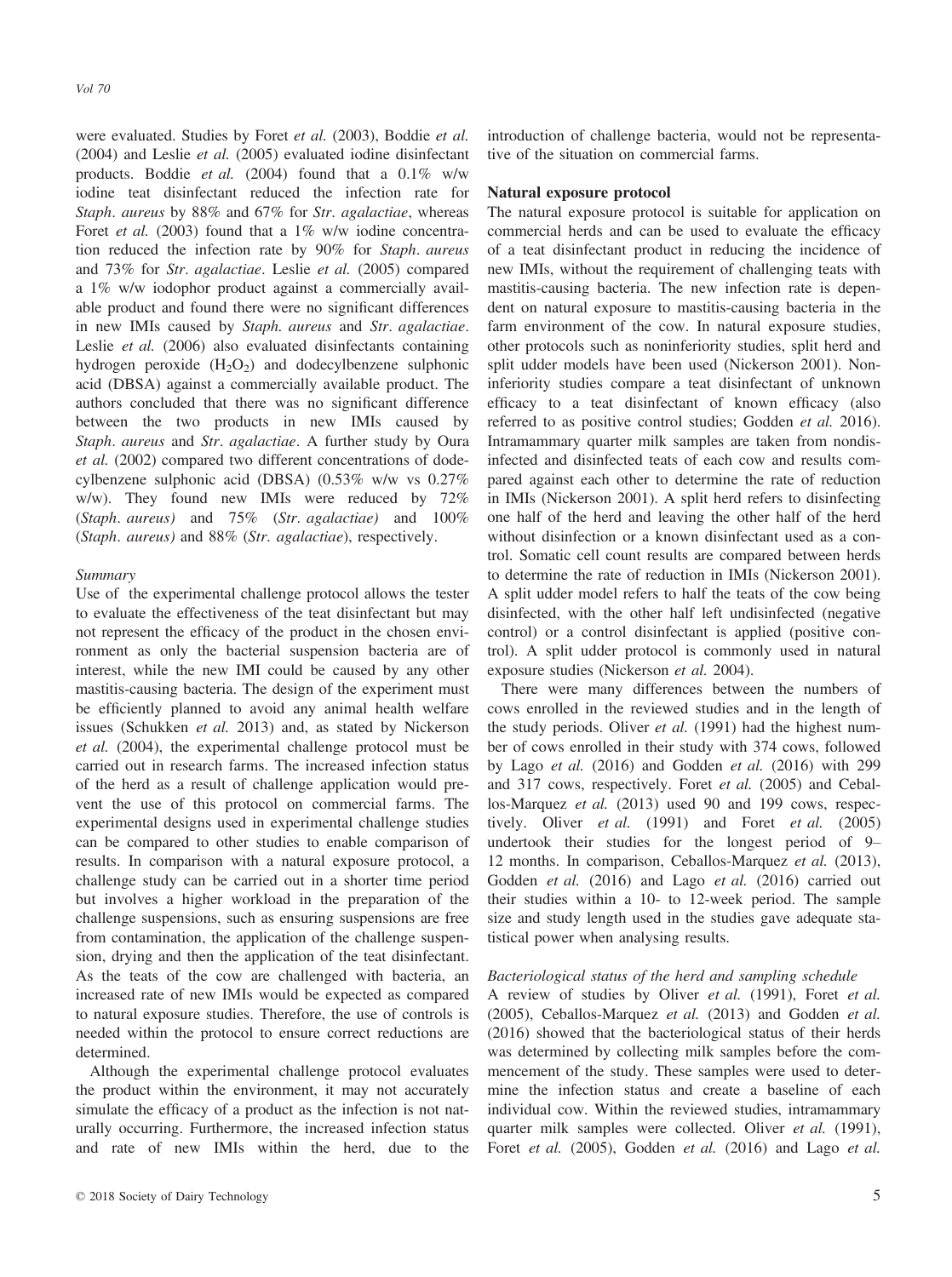(2016) collected milk samples every 2 weeks with Foret et al. (2005) collecting a monthly sample, whereas Ceballos-Marquez et al. (2013) collected milk samples biweekly but only cultured them depending on SCC analysis.

# Analysis of milk samples and definition of new IMIs

A review of studies conducted by Ceballos-Marquez et al. (2013), Godden *et al.* (2016) and Lago *et al.* (2016) used SCC analysis to decide whether a sample should be cultured and considered samples from clinical cases as eligible for identifying new IMIs. Godden et al. (2016) and Lago et al. (2016) determined subclinical mastitis using SCC levels above a defined threshold and an IMI as being present when a single colony from a sample was isolated from any bacterial species with the exception of coagulase-negative Staphylococcus (CNS) and Bacillus species. A single IMI was defined as the presence of only one pathogen type in the sample, whereas mixed infections corresponded to the presence of two different bacterial species. In comparison, Oliver et al. (1991), Foret et al. (2005) and Ceballos-Marquez et al. (2013) considered an IMI as a new infection based on the presence of a microorganism that was not identified in that quarter previously. Ceballos-Marquez et al. (2013) used single intramammary quarter samples to determine new IMIs while Oliver et al. (1991) used duplicate individual quarter milk samples and Foret et al. (2005) used two consecutive quarter milk samples to determine new IMIs.

To standardise the routine identification of new IMI from quarters not showing signs of clinical infection, quarters with a SCC  $>300$  000 cells/mL and with a pathogen present on one occasion could be considered a new IMI.

## Split herd vs split udder

When considering whether to use split herd or split udder sampling, split herd appears to give a more representative result of product efficacy (Enger et al. 2016; Lago et al. 2016). Although, with this in mind, Enger et al. (2016) state that future natural exposure studies using a nondisinfected negative control treatment should employ a split udder design rather than a split herd design to help to reduce the effect of a teat disinfectant efficacy study on herd udder health. Furthermore, Lago *et al.* (2016) state there are some advantages to using a split herd design rather than a split udder design. This is due to the split herd design remaining more realistic when using a large number of animals. It is also unlikely to affect the prevention and treatment methods used at cow level due to the interdependence between intramammary quarters.

# Evaluation of disinfectant products using 'natural exposure protocol'

Many studies have evaluated the efficacy of a range of different iodine concentrations in disinfectants. A study by Oliver et al. (1991) evaluated a postmilking teat disinfectant that contained 0.25% w/w available iodine, glycerine and

water. In a herd with a high prevalence of contagious mastitis, the overall efficacy of the experimental product against mastitis pathogens was 62%. In a herd with a high prevalence of environmental pathogens, the overall efficacy of the product against major mastitis pathogens was 24%. Similarly, Foret *et al.* (2005) evaluated the application of  $0.25\%$ w/w iodine postmilking teat disinfectant. The product reduced the infection rate for major pathogens by 58% and minor pathogens by 54%. Similarly, Ceballos-Marquez et al. (2013) found that the application of a premilking 0.5% w/w iodine teat disinfectant was 19% more effective compared to the positive control. While Foret et al. (2005) used a low concentration (0.25% w/w) iodine-based product as a postmilking disinfectant, it was more effective than a higher concentration (0.5% w/w) iodine-based product used by Ceballos-Marquez et al. (2013) as a premilking disinfectant.

The evaluation of a new range of active ingredients in teat disinfectant products in comparison with iodine-based products is beneficial due to the potential iodine residues in milk which could possibly affect human health (O'Brien et al. 2013). Studies by Godden *et al.*  $(2016)$  and Lago *et al.*  $(2016)$ evaluated a glycolic acid-based postmilking teat disinfectant. Both studies concluded that the experimental product was more effective at reducing IMIs than a positive control.

#### Summary

The natural exposure protocol can give a better indication of how the teat disinfectant would work within the environment. A limitation of the natural exposure protocol is that it can be time-consuming with studies normally being conducted during a full lactation to get a complete comparison between disinfected and nondisinfected controls. However, when testing the efficacy of teat disinfectants, the number of diagnostics needed to determine a new IMI, along with a large number of bacteriological culturing can raise costs and leave the protocol unreasonably expensive (Ceballos-Marquez et al. 2013). Ceballos-Marquez et al. (2013) addressed this limitation by evaluating the use of a novel two-step diagnostic process to evaluate a premilking disinfectant. Rather than conducting the study over a period of 10– 12 months, they used a 10-week period. In this study, authors used SCC analysis to determine whether samples should be cultured. This resulted in a more economical and efficient way to identify new IMIs. This process was also used by Godden *et al.* (2016) and Lago *et al.* (2016) during a postmilking efficacy trial. Another possible limitation is the use of study herds with different levels and types of infection. As stated by Oliver et al. (1991), many studies have been conducted on herds with a high prevalence of contagious mastitis which can make the evaluation of teat disinfectant efficacy against environmental pathogens difficult. Therefore, efficacy studies should be conducted on two separate herds with one having a high prevalence of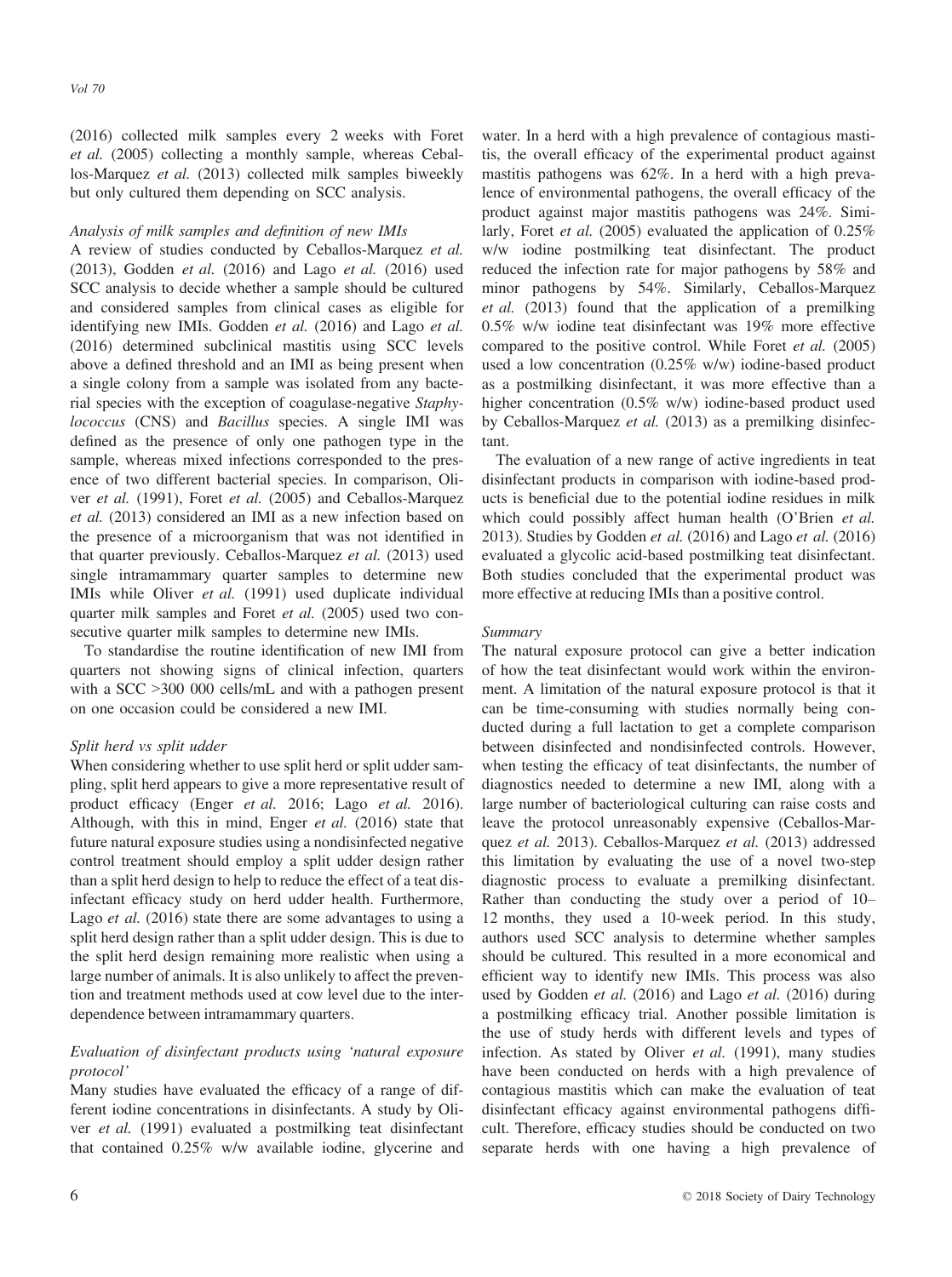contagious and the other with a high prevalence of environmental pathogens to generate the number of IMI necessary for determining the efficacy of the disinfectant.

While the natural exposure protocol involves a longer trial period than experimental challenge protocol, it has a lower workload and potentially a lower incidence of new IMIs. It also has a higher potential to be used within commercial farms as infections are naturally occurring.

## Teat swabbing protocol

Swabbing teats before and after teat disinfection may be useful to determine the efficacy of teat disinfectant products. Studies by Gibson et al. (2008), Gleeson et al. (2009), Mišeikienė et al. (2015) and Baumberger et al. (2016) used a teat swabbing protocol to determine the efficacy of a range of premilking teat disinfectants. Swab samples of teats were taken using swabs moistened using buffered peptone water (Gibson et al. 2008; Baumberger et al. 2016). The actual sample can be collected in different ways such as wiping one side of the teat barrel from top to bottom, passing over the teat end and wiping the other side of the teat barrel from top to bottom (Baumberger et al. 2016), rubbing across the teat orifice and down the side of each teat avoiding contact with the udder hair or cows flank (Gleeson et al. 2009) or performed by triple rotary motions around the surface of the teat close to the tip from the front teat only (Mišeikiene et al. 2015). Different types of media have been used to store the sample swabs: 4 mL of buffered peptone water (Baumberger *et al.* 2016), 5 mL of sterile recovery medium 1.0 g/L protease peptone, 8.5 g/L sodium chloride and 2.0 g/L sodium thiosulphate (Gibson et al. 2008) or 5 mL of sterile tryptic soy broth (TSB) (Gleeson et al. 2009) with samples being kept at low temperatures  $(4 \degree C)$ (Gibson et al. 2008; Mišeikiene et al. 2015; Baumberger et al. 2016) or frozen (Gleeson et al. 2009; Baumberger et al. 2016; Separate to the reference (Gleeson et al. 2009; Baumberger et al. 2016) depending on time allowed between sampling and culturing of samples. The samples can be vortexed or agitated for 5–10 s (Gibson et al. 2008; Mišeikienė et al. 2015) or left unmixed (Gleeson et al. 2009; Baumberger et al. 2016). Swab samples are usually diluted to  $10^{-2}$  to  $10^{-3}$  for postdisinfectant swab samples (Mišeikiene *et al.* 2015; Baumberger *et al.* 2016) and  $10^{-4}$ for predisinfectant swab samples (Baumberger et al. 2016).

# Evaluation of disinfectant products using 'teat swabbing protocol'

In four reviewed studies, teat swabbing was used to compare the difference in bacterial counts on cows' teat skin after the implementation of a premilking hygiene regime. A study by Gleeson et al. (2009) used the teat swabbing protocol to evaluate a wide range of premilking teat disinfectants. In this study, disinfectant treatments showed different efficacies depending on whether cows were housed

indoors or outdoors on pastures. Chlorine, iodine and wipes had a higher reduction of staphylococcal counts while cows were outdoors, with iodine also achieving a high reduction of streptococcal counts when used on cows indoors. Furthermore, Gibson et al. (2008) and Baumberger *et al.* (2016) identified a significant treatment by farm interaction for the reduction in all bacterial counts. This may be due to factors such as herd size, milk yield, field conditions, management techniques and housing (Gibson et al. 2008). Mišeikiene et al. (2015) used the teat swabbing protocol to evaluate a 0.2% w/w iodine disinfectant, 0.5% w/w aminopropyl-laurylamine disinfectant and a lactic acid-based disinfectant. The authors concluded that lactic acid and iodine had the highest probability of reducing total bacterial contamination, compared to 0.5% w/w aminopropyl-laurylamine. Baumberger et al. (2016) used the teat swabbing protocol to compare a 0.5% w/w iodine premilking disinfectant to a teat scrubber system which used chlorine dioxide. They found no differences in reduction between the treatments for most bacterial counts on teat skin.

#### Summary

The teat swabbing protocol can determine the efficacy of different premilking disinfectant treatments, by measuring the bacterial counts on the teat skin surface before and after treatment. A limitation of this method would be the high degree of variability in the numbers of recovered bacteria depending on the pressure applied to the teat from the swab, the choice of area on the teat, as the whole teat cannot be practically swabbed, and the variability in the surface area of the teat swabbed (Bade et al. 2008). In comparison with the natural exposure and experimental challenge protocols, the protocol does not give information on the reduction in new IMIs.

# IN VITRO TESTING

There are a variety of laboratory test methods available to evaluate the efficacy or the antimicrobial activity of teat disinfectants against mastitis-causing bacteria. These methods include the excised teat protocol and agar diffusion assay (Balouiri et al. 2015).

#### Excised teat protocol

The excised teat protocol was used as a screening test to assess the teat disinfectants ability to reduce viable bacteria on teat skin surfaces (Nickerson et al. 2004), but in 1989, the membership of NMC decided to omit the excised teat model (Hogan et al. 1990). It was considered less time-consuming and less expensive than the other protocols described but was mainly used to determine whether an experimental product had the potential to be further evaluated as a teat disinfectant for cows. It involved using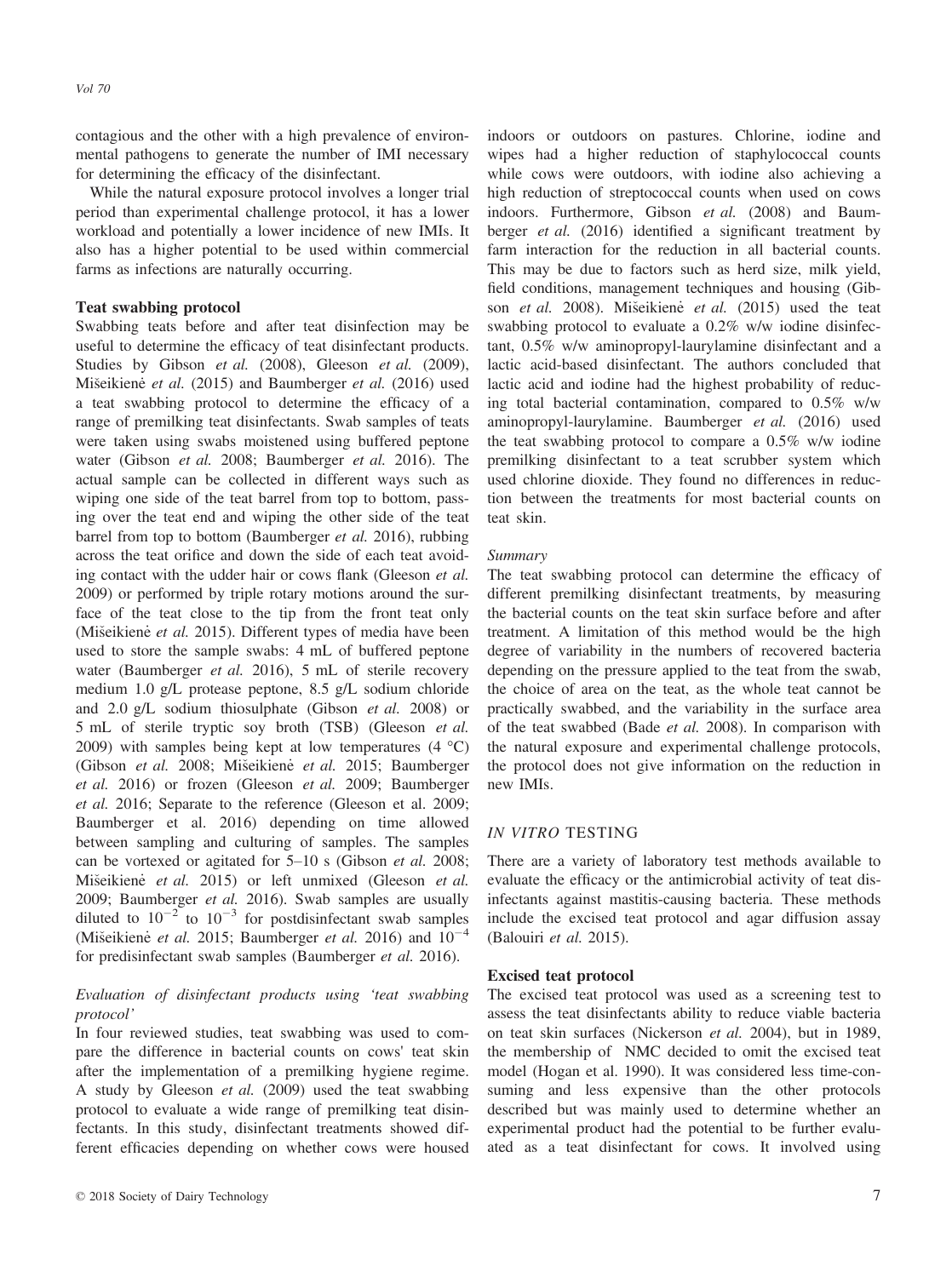excised teats from cows at slaughter, sorting and preparing teats for analysis by cleaning. Once clean, mastitis-causing pathogens are applied to the teat, followed by the test teat disinfectant (Nickerson 2001).

# Excised teat preparation

To be accurate and reproducible, teat skin condition must be recorded and the teat prepared by trimming excess skin, washing in warm detergent, rinsed in sterile water, dried (Philpot et al. 1978; Schmidt et al. 1984; Boddie et al. 2002; Enger et al. 2015) and disinfected in 70% w/v ethyl alcohol (Boddie et al. 2002), 70% w/v isopropyl alcohol (Enger et al. 2015) or 70% w/v alcohol (type not stated) (Philpot et al. 1978; Schmidt et al. 1984). Teats can be placed in plastic bags in a glycerine and water solution and frozen at  $-20$  °C until further use (Boddie *et al.* 2002; Enger et al. 2015). A range of 20–30 teats was used within the studies reviewed, with 10 teats used as negative control, 10 teats for the evaluation of the experimental product and, in some cases, 10 positive control teats. Teats were prepared by thawing firstly in warm water, dipping them in 70% w/v ethyl alcohol, dried with a paper towel and suspended by metal clips from a glass rod (Boddie et al. 2002).

# Challenging teats and sample collection

Within four reviewed studies (Philpot et al. 1978; Schmidt et al. 1984; Boddie et al. 2002; Enger et al. 2015), test teats were dipped to a depth of 15 mm in the bacterial challenge, allowed 5 min to dry and then disinfected to a depth of 30 mm in the test product and left to dry for 10 min. Nondisinfected control teats were left to dry for 15 min. The preparation of the challenge suspension is very similar to challenge preparations outlined for the experimental challenge protocol. Within an excised teat protocol, a quench solution is used to recover bacteria from the teats to allow for culturing. Letheen broth is used within a quench solution to inactivate the disinfectant residue on the teat surface. Philpot *et al.* (1978) used sets of teats for a series of successive trials on the same day. Between trials, teats were rinsed in warm water for 2 min; dried and rinsed in 0.05% w/v sodium thiosulphate solution for 1 min; dried and rinsed in a 0.05% w/v lecithin and 0.05% w/v Tween 80 solution for 1 min; dried and rinsed in warm water for 1 min; dried and dipped in 70% w/v alcohol; and dried and resuspended. This was done to prevent any bacteria from the previous trial affecting results of successive trials. They concluded that the number of organisms recovered from teats in successive trials on the same day decreased. These reductions were not sufficient to effect log reductions but suggested that negative controls should be included for each successive trial.

When culturing the collected rinse samples, all reviewed studies diluted negative control samples to  $10^{-4}$  and plated the treated teats undiluted when culturing samples, with Enger *et al.* (2015) also plating a dilution factor of  $10^{-3}$  for negative controls.

# Evaluation of disinfectant products using the 'excised teat protocol'

All studies reviewed evaluated a large range of products within their individual studies. This is beneficial as it allows comparison between products and aids in the selection of effective biocidal products. Watts et al. (1984) evaluated 38 different disinfectant products, which included 27 iodophors, one chlorhexidine and two quaternary ammonium compounds (QAC). Twenty-six of twenty-seven iodophor products achieved reductions >log 3 for Staph. aureus. Thirteen of the twenty-seven products, which contained 1% w/w iodophor, reduced Str. agalactiae by log 3 or greater. The QAC products yielded reductions >log 4 against Staph. aureus and Str. agalactiae. A 0.5% w/w cetylpyridinium chloride product had a log reduction of 4.64 and 4.71 for Staph. aureus and Str. agalactiae, respectively, and 1% w/w benzyl alcohol had a log reduction of 3.83 and 4.3 for Staph. aureus and Str. agalactiae, respectively.

Similarly, Philpot et al. (1978) carried out an evaluation of 13 teat disinfectants. Results show that the iodophors, sodium hypochlorite and sodium dichloro-s-triazinetrione were effective against a number of strains (Staph. aureus, Str. agalactiae, E. coli and Pseudomonas aeruginosa), with iodophor and chlorine products yielding the highest reductions. In comparison, QAC, chlorhexidine and cetylpyridinium chloride products were only found to be effective against Staph. aureus and Str. agalactiae and ineffective against E. coli and P. aeruginosa. Sodium hypochlorite was the most effective of all products. Sodium dichloros-triazenetrione was as effective as other disinfectants achieving log reductions between 4.92 and 5.31 for strains used. Similarly to Philpot et al. (1978) and Watts et al. (1984), Enger et al. (2015) looked at four different disinfectants (disinfectant A:  $1\%$  w/w  $H_2O_2$ , disinfectant B:  $1\%$  w/ w chlorine dioxide, disinfectant C: 1% w/w iodophor and disinfectant D: 0.5% w/w iodophor) against Staph. aureus, Str. agalactiae, Mycoplasma bovis, E. coli, Streptococcus dysgalactiae, Str. uberis, Staphylocccus xylosus, Staphylococcus epidermidis, Staphylococcus chromogenes, Staphylococcus haemolyticus and Staphylococcus hyicus. All four disinfectants yielded log reductions between 0.23 and 2.26.

Rather than evaluating the efficacy of a teat disinfectant against Staph. aureus and Str. agalactiae, Boddie et al. (2002) used six different products: (0.5% w/w iodine teat disinfectant, 0.5% w/w chlorhexidine teat disinfectant, two different chlorine teat disinfectants, a  $0.5\%$  w/w  $H_2O_2$ mixed with 1.7% w/w lactic acid peroxygen teat disinfectant and QAC teat disinfectant) against Mycoplasma species. In this study, the average log reduction for all products was 6.29 for Mycoplasma bovigenitalium, 5.41 for M. bovis and 5.70 for Mycoplasma californicum. This result differed to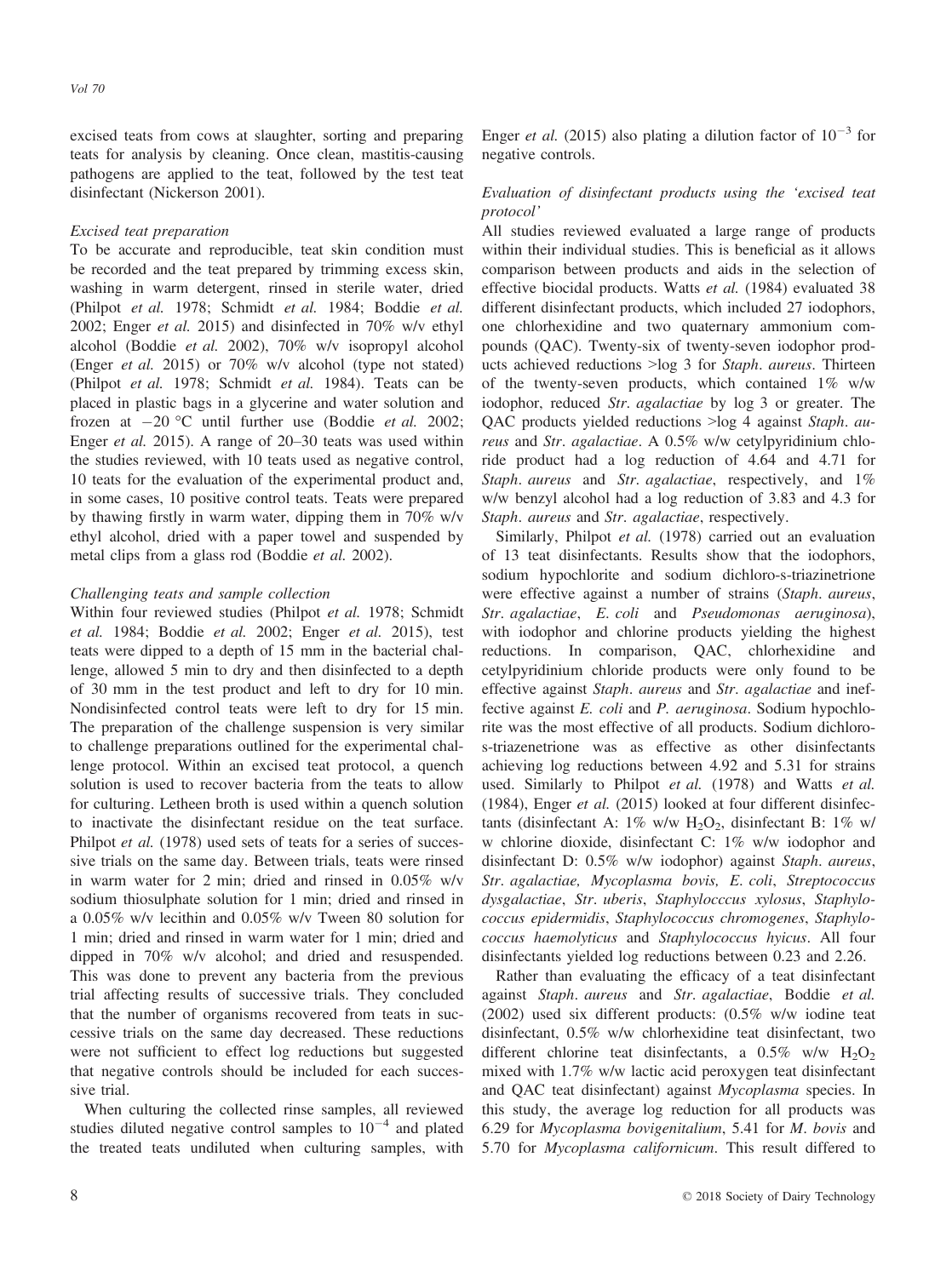Enger *et al.* (2015), who found no significant difference between disinfectants used against M. bovis. A study by Boddie et al. (2002) found an average log reduction of 5.41 for M. bovis when products containing iodine, chlorhexidine, chlorine,  $0.5\%$  w/w  $H_2O_2$  mixed with 1.7% w/w lactic acid peroxygen and quaternary ammonium were used. Unlike other studies, Schmidt et al. (1984) evaluated a sodium chlorite and lactic acid disinfectant diluted in water. The disinfectant yielded a high per cent log reduction for 14 of 21 strains tested (which included Str. agalactiae, E. coli, Str. dysgalactiae, Str. uberis, Klebsiella oxytoca, Klebsiella pneumonia and P. aeruginosa). The test disinfectant was least effective against strains of Staph. aureus, as was the positive control (1% w/w iodophor).

## Summary

From reviewing methods, the excised teat protocol is limited to showing the efficacy of the disinfectant and is used as a screening step for new products. The excised teat protocol could potentially give a better indication of efficacy when compared to other laboratory methods as they lack the characteristics of bovine teat skin (Philpot et al. 1978). The use of negative control teats allows for a comparison with the number of bacteria removed from the treated teats. A potential limitation of excised teat protocol is that it only measures the germicidal activity of teat disinfectants on the skin. The assay is incapable of measuring other important factors of a teat disinfectant such as the promotion of healing lesions, preventing chapping, persistent activity on the skin and formation of a barrier over the teat opening separate to the reference (orifice) (Schmidt et al. 1984). Also, evaluating the effectiveness against new IMIs caused by contagious, environmental and coliform bacteria is less predictable as the teats are not exposed to these organisms, not only during milking but between milkings (Schmidt et al. 1984). Furthermore, on comparing the studies by Schmidt et al. (1984) and Enger et al. (2015), both used the excised protocol as previously described by Philpot et al. (1978). Thus, this protocol has changed very little over the last 30 years which suggests that the protocol is a very effective measure of efficacy; however, few studies have used this method over the years.

## Agar diffusion assay

The agar disc and agar well diffusion assays, also known as the Kirby Bauer method, have been mainly used for the detection of antibiotic-resistant bacteria (Biemer 1973). The assay has the potential to be used when determining the efficacy of teat disinfectants against different types of mastitis-causing bacteria and should be considered. Agar disc diffusion was developed in 1940 and is regarded as the official method used in many clinical microbiology laboratories for routine antimicrobial susceptibility testing (Biemer 1973; Balouiri et al. 2015). Agar plates are inoculated with a standardised inoculum of the test microorganism. Then, filter paper discs, which contain the disinfectant being tested, are placed on the surface of the agar (Biemer 1973). The Petri dishes are then incubated under suitable conditions. The disinfectant diffuses into the agar and inhibits the growth of the test microorganism. The diameters of the zones of inhibition are then measured, usually in mm (Biemer 1973; Balouiri et al. 2015). In both agar disc and agar well diffusion assays, a control disinfectant should be used that has a known zone of inhibition towards the test bacteria (Biemer 1973). Agar well diffusion follows the same principles as disc diffusion but instead of using discs containing the test disinfectant, wells of a certain diameter (6–8 mm) are punched into the agar and  $10-200 \mu L$  of the test substance is put into each well. The experimental disinfectants diffuse into the agar, and inhibition zones are created, just like with the disc diffusion method. The diameter of the well and the zone of inhibition must all be measured to ensure accurate results. Factors such as rate of diffusion must also be taken into account (Balouiri et al. 2015).

## Summary

Even though this assay is not a recommended protocol by the NMC, the assay has a high potential to effectively evaluate teat disinfectant products. Results could potentially be obtained quicker with a lower workload than the excised teat protocol.

## CONCLUSIONS

Different protocols can be used to evaluate teat disinfectant products, which allow a full evaluation of the product from creation in a laboratory to use on a farm. The protocol chosen depends on the scope requirement of the investigation.

The experimental challenge protocol allows for the evaluation of the teat disinfectant against high levels of known bacteria. However, an experimental challenge study is more expensive in terms of an increased number of infected quarters and requires an increased workload as challenge suspensions must be prepared and tested daily. The natural exposure protocol is also time-consuming as it should be conducted over a full lactation to obtain representative results, but it has the potential of giving a better indication of the efficacy of the disinfectant within a farm environment. The use of noninferiority studies within the natural exposure protocol eliminates the use of negative controls (nondisinfected teats), which raise animal welfare and ethical concerns. The use of a split herd vs a split udder protocol may be more beneficial due to the interdependence of intramammary quarters. This could also help to reduce the impact on herd udder health and treatment methods. The teat swabbing protocol is limited due to a high degree of variability of bacteria recovered from teats and it also does not give an indication of the teat disinfectant or regimes'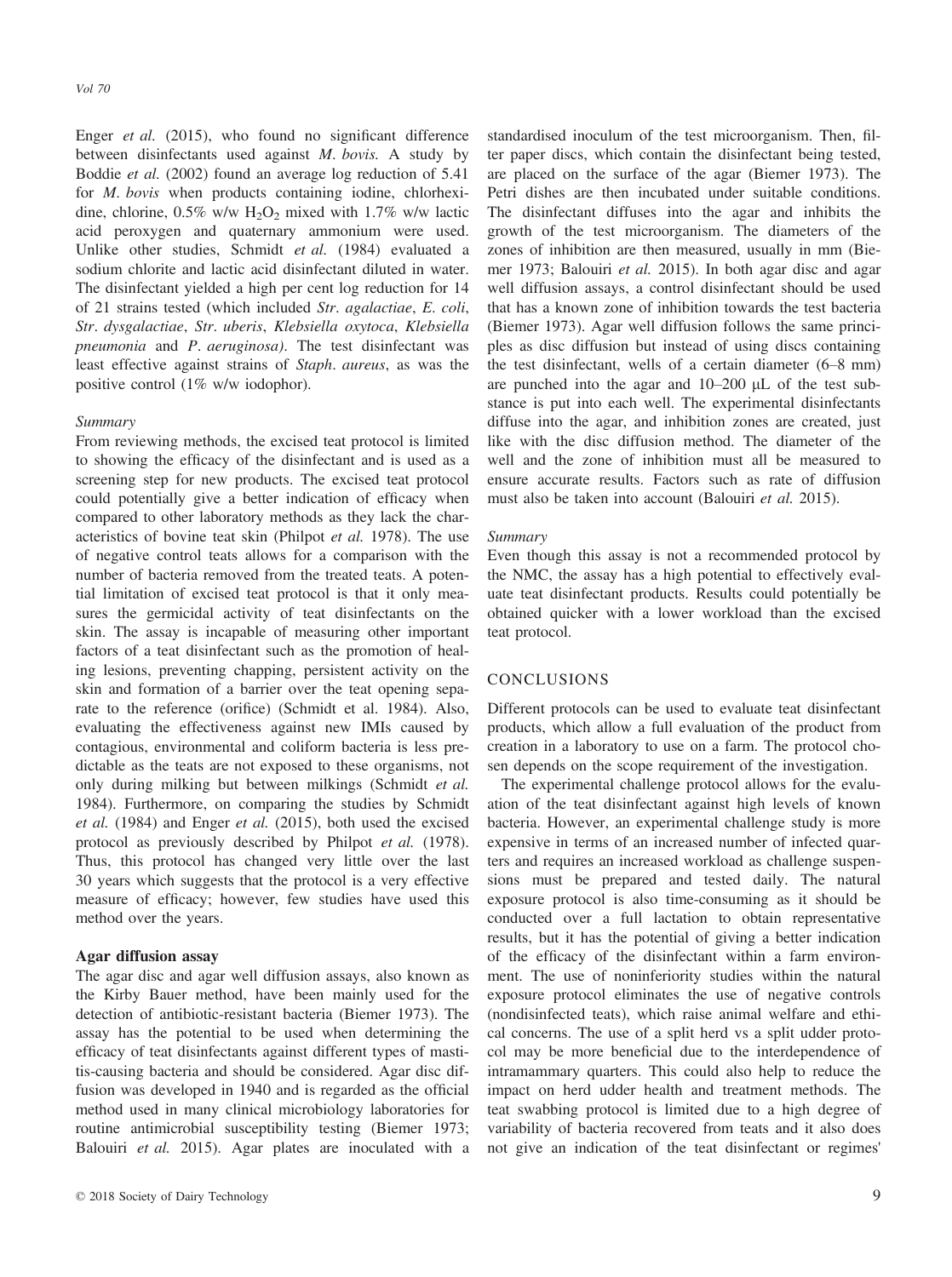potential to reduce new cases of IMIs. The excised teat protocol highlights the effectiveness of a disinfectant and indicates if the teat disinfectant should be further tested in an environment similar to where it will be used (i.e. natural exposure study). It is considered a reliable method of screening and evaluating teat disinfectants and is recommended by the NMC. However, the excised teat protocol has become less relevant in recent years, due to possible difficulties of acquiring, handling and disposing of teats. Agar diffusion has been used considerably less when evaluating teat disinfectants. However, agar diffusion is a less costly and time-consuming process as 3–4 teat disinfectants could be tested for each bacterial strain of interest on one agar plate. The inclusion of agar diffusion tests may allow manufacturers to identify efficient formulations at a faster rate.

Although not fully addressed within the review, the effect of each disinfectant product on teat condition and possible residues in the milk from that product must be considered when evaluating any product. Teat condition is mentioned within the NMC recommended protocols but the possibility of residues has not been addressed. Both of these topics require individual reviews of their own to fully ensure that products leave no harmful residues in milk and maintain good teat condition.

## REFERENCES

- Ats (2014) European Standards (EN) Teats Methods. [Internet document] URL [http://ats-labs.com/testing-services/antimicrobial-test-library/eur](http://ats-labs.com/testing-services/antimicrobial-test-library/european-standards-en-test-methods) [opean-standards-en-test-methods.](http://ats-labs.com/testing-services/antimicrobial-test-library/european-standards-en-test-methods)
- Bade R D, Reinemann D J and Thompson P D (2008) Method of assessing teat and udder hygiene. In: 2008 ASABE Annual international meeting. Rhode Island.
- Balouiri M, Sadiki M and Ibnsouda S K (2015) Methods for in vitro evaluating antimicrobial activity: a review. Journal of Pharmaceutical Analysis 6 71–79.
- Baumberger C, Guarin J F and Ruegg P L (2016) Effect of 2 different premilking teat sanitation routines on reduction of bacterial counts on teat skin of cows on commercial dairy farms. Journal of Dairy Science 99 2915–2929.
- Biemer J J (1973) Antimicrobial susceptibility testing by the Kirby-Bauer disc diffusion method. Annals of Clinical and Laboratory Science 3 135–140.
- Blowey R W and Edmondson P (2010) Mastitis in Dairy Herds, 2nd Ed, p 116–130. Wallingford, UK: CABI International.
- Boddie R L, Owens W E, Ray C H, Nickerson S C and Boddie N T (2002) Germicidal activities of representatives of five different teat dip classes against three bovine mycoplasma species using a modified excised teat model. Journal of Dairy Science 85 1909–1912.
- Boddie R L, Owens W E, Foret C J and Janowicz P (2004) Efficacy of a 0.1% Iodine teat dip against Staphylococcus aureus and Streptococcus agalactiae during experimental challenge. Journal of Dairy Science 87 3089–3091.
- Bradley A J (2002) Bovine mastitis: an evolving disease. The Veterinary Journal 164 116–128.

Ceballos-Marquez A, Hemling T, Rauch B J, Lopez-Benavides M and Schukken Y H (2013) Noninferiority trial on the efficacy of premilking teat disinfectant against naturally occurring new intramammary infections using a novel 2-step diagnostic process. Journal of Dairy Science 96 8081–8092.

CellCheck (2012) Mastitis Management Notes. Animal Health Ireland.

- Enger B D, Fox L K, Gay J M and Johnson K A (2015) Reduction of teat skin mastitis pathogen loads: differences between strains, dips and contact times. Journal of Dairy Science 98 1354–1361.
- Enger B D, White R R, Nickerson S C and Fox L K (2016) Identification of factors influencing teat dip efficacy trial results by meta-analysis. Journal of Dairy Science 99 9900-9911.
- Foret C J, Owens W E, Boddie R L and Janowicz P (2003) Efficacy of two iodine teat dips during experimental challenge with Staphylococcus aureus and Streptococcus agalactiae. Journal of Dairy Science 86 3783–3786.
- Foret C J, Corbellini C, Young S and Janowicz P (2005) Efficacy of two iodine teat dips based on reduction of naturally occurring new intramammary infections. Journal of Dairy Science 88 426-432.
- Gibson H, Sinclair L A, Brizuela C M, Worton H L and Protheroe R G (2008) Effectiveness of selected premilking teat-cleaning regimes in reducing teat microbial load on commercial dairy farms. Letters in Applied Microbiology 46 295–300.
- Gleeson D, O'Brien B, Flynn J, O'Callaghan E and Galli F (2009) Effect of pre-milking teat preparation procedures on the microbial count on teats prior to cluster application. Irish Veterinary Journal 62 461–467.
- Godden S M, Royster E, Knauer W, Sorg J, Lopez-Benavides M, Schukken Y, Leibowitz S and French E A (2016) Randomized noninferiority study evaluating the efficacy of a postmilking teat disinfectant for the prevention of naturally occurring intramammary infections. Journal of Dairy Science 99 3675–3687.
- Hogan J S, Galton D M, Harmon R J, Nickerson S C, Oliver S P and Pankey J W (1990) Protocols for evaluating efficacy of postmilking teat dips. Journal of Dairy Science 73 2580–2585.
- Lago A, Bruno D R, Lopez-Benavides M and Leibowitz S (2016) Short communication: efficacy of glycolic acid-based and iodine-based postmilking barrier teat disinfectants for prevention of new intramammary infections in dairy cattle. Journal of Dairy Science 99 7467– 7472.
- Leslie K E, Petersson C S, Vernooy E and Bashiri A (2005) Efficacy of an iodophore teat disinfectant against Staphylococcus aureus and Streptococcus agalactiae in experimental challenge. Journal of Dairy Science 88 406–410.
- Leslie K E, Vernooy E, Bashiri A and Dingwell R T (2006) Efficacy of two hydrogen peroxide teat disinfectants against Staphylococcus aureus and Streptococcus agalactiae. Journal of Dairy Science 89 3696– 3701.
- Mišeikienė R, Rudejevienė J and Gerulis G (2015) Effect of premilking antiseptic treatment on the bacterial contamination of cow teats' skin. Bulgarian Journal of Veterinary Medicine 18 159–166.
- Nickerson S C (2001) Choosing the best teat dip for mastitis control and milk quality. NMC-PDPW Milk quality conference proceedings, pp. 43–52. Madison, WI: National Mastitis Council, Inc..
- Nickerson S C, Saxon A, Fox L K, Hemling T, Hogan J S, Morelli J, Oliver S P, Owens W E, Pawlak M and Petersson L (2004)